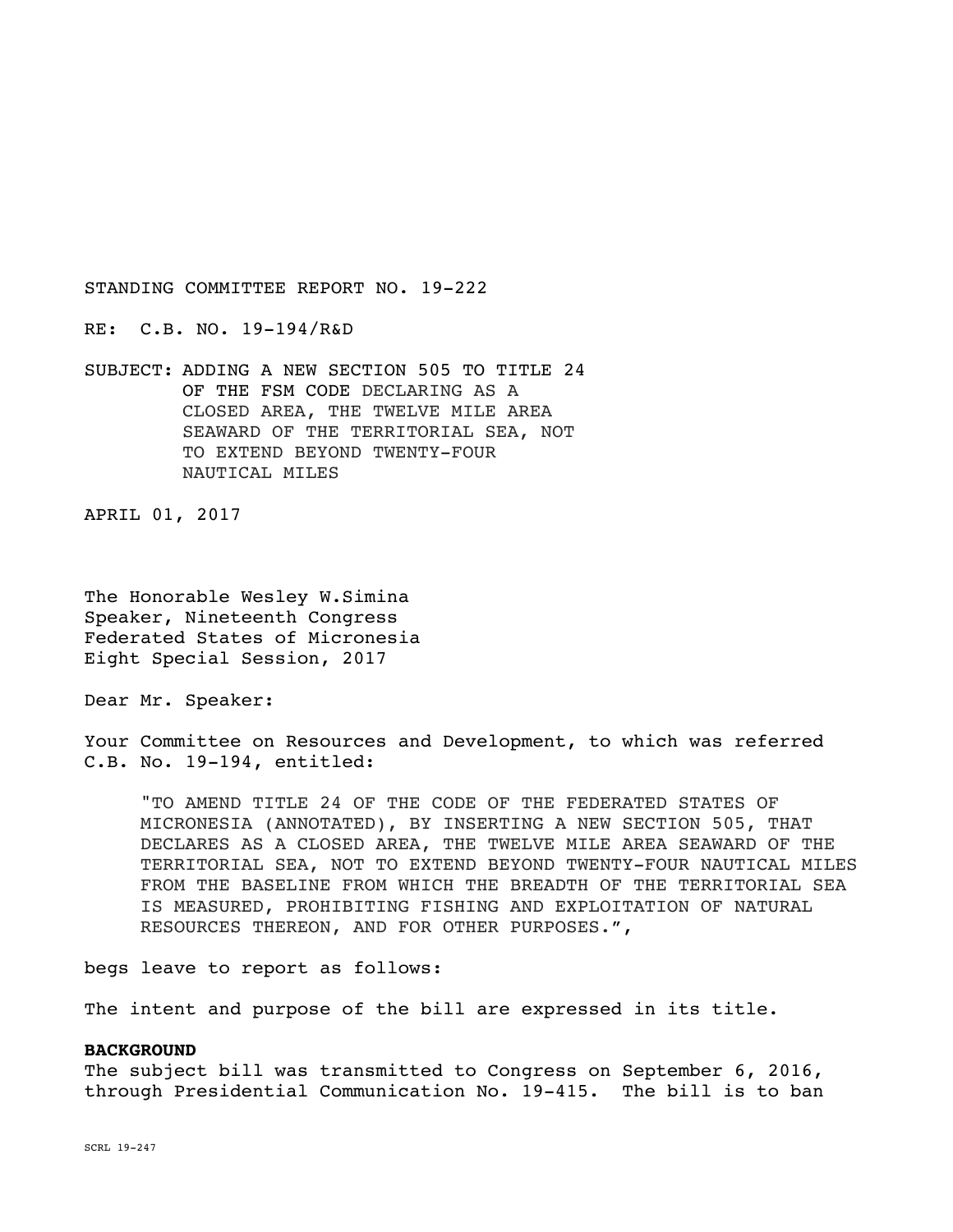RE: C.B. NO. 19-194/R&D

SUBJECT: ADDING A NEW SECTION 505 TO TITLE 24 OF THE FSM CODE DECLARING AS A CLOSED AREA, THE TWELVE MILE AREA SEAWARD OF THE TERRITORIAL SEA, NOT TO EXTEND BEYOND TWENTY-FOUR NAUTICAL MILES

APRIL 01, 2017

fishing and exploitation of natural resources in the twelve mile zone contiguous to the territorial sea.

The intent of C.B. No. 19-194 is primarily conservation of natural resources especially the highly migratory species. Presidential Communication No. 19-415 indicated that the WCPFC has not reached a decisive measure to combat the threatening high level of juvenile tuna mortality. Consequently, the FSM as a coastal state should put in place immediate measure that can provide a sort of "buffer" while the WCPFC members come up with the appropriate conservation and management measure for our declining fish stocks.

## **Public Hearings:**

A series of public hearings on C.B. No. 19-194 were held in each of the states. On February 6, 2017, your Committee held a public hearing in Kosrae State. Chairman David W. Panuelo chaired the hearing. Other members present were Vice Chairman Alik L. Alik, Senators Paliknoa K. Welly and Esmond B. Moses. Also in attendance were the Assistant Attorney General Johnson Asher, the Deputy Director of NORMA Mathew Chigiyal, the Program Manager for the Division of Quarantine John Wichep and the Program Manager for the Division of Trade and Investment Florian Yatilman.

At the Kosrae hearing, your Committee informed the leadership that the bill proposes to close an additional twelve miles beyond the twelve miles territorial sea, which belongs to the state. During the deliberation of the bill, your Committee informed the leadership that because geographical make up of the island of Kosrae, the proposed closure of the twelve miles beyond the state's territorial sea can be easily measured, as compared to the other FSM states. The leadership expressed its full support of the proposed bill.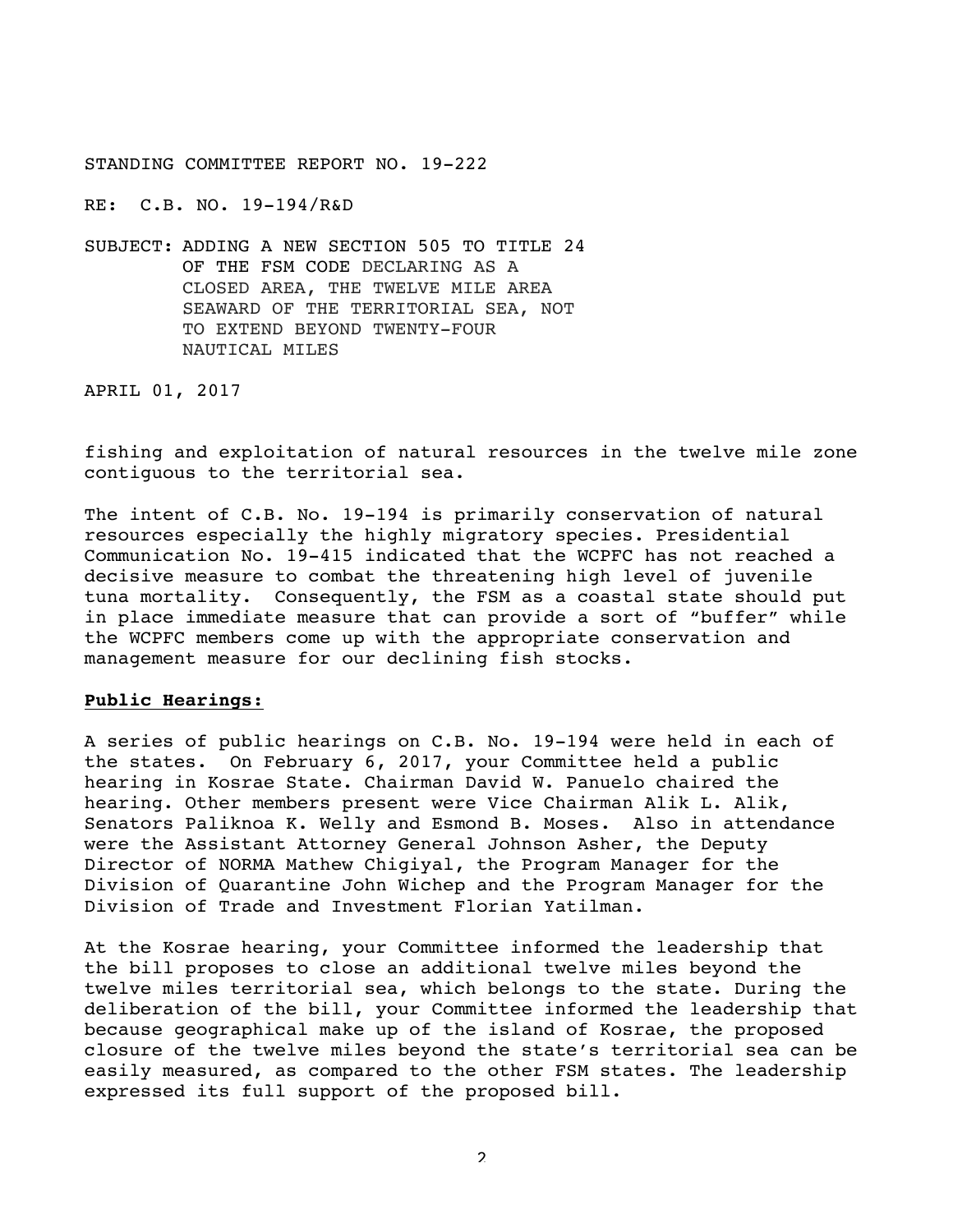RE: C.B. NO. 19-194/R&D

SUBJECT: ADDING A NEW SECTION 505 TO TITLE 24 OF THE FSM CODE DECLARING AS A CLOSED AREA, THE TWELVE MILE AREA SEAWARD OF THE TERRITORIAL SEA, NOT TO EXTEND BEYOND TWENTY-FOUR NAUTICAL MILES

APRIL 01, 2017

On March 9, 2017, your Committee held a public hearing on the bill in Yap State. Vice Chairman Alik L. Alik chaired the hearing. Also in attendance were the Assistant Attorney General Johnson Asher, the Deputy Director of NORMA Mathew Chigiyal and the Program Manager for the Division of Trade and Investment Florian Yatilman.

During the discussion of the bill, the leadership questioned whether the prohibition applies to locally owned fishing company. Your Committee informed the leadership that the intent of the ban is for conservation measures; therefore, it applies to both commercial fishing of both domestic-foreign fishing companies and local company. Another concern was the enforcement of the ban if the bill passes. Your Committee with the assistance of the technical staff from the Department of Justice informed the leadership that the FSM Government has only three patrol boats, and these are the boats that will be monitoring the ban. As always, the Department of Justice needs to strengthen its enforcement responsibilities. Another question raised was the impact assessment on the impact of the fish stock if the ban is enforced. Your Committee informed the leadership that there were available data with the Tuna Commission. For NORMA, the Authority has not taken a complete impact assessment regarding this measure; nevertheless, the staff of NORMA commented that the protection of the fish stock is better than nothing.

The conservation group from Yap State fully supports the proposed bill. The sensitive issue that was discussed is the exemption of the ban to local company. Your Committee had considered this, and is proposing some language to the bill to give NORMA the discretion to exempt local company of this prohibition.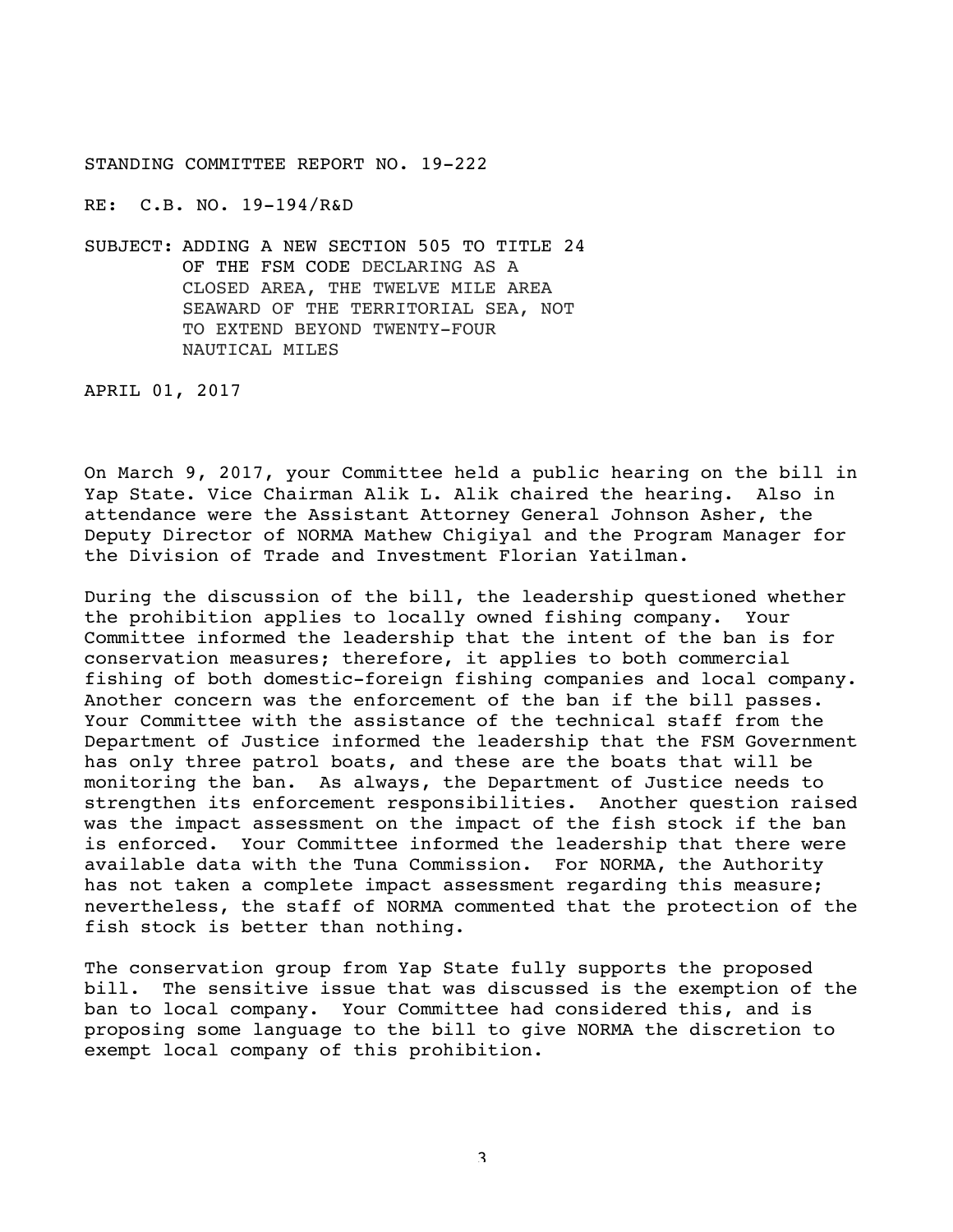RE: C.B. NO. 19-194/R&D

SUBJECT: ADDING A NEW SECTION 505 TO TITLE 24 OF THE FSM CODE DECLARING AS A CLOSED AREA, THE TWELVE MILE AREA SEAWARD OF THE TERRITORIAL SEA, NOT TO EXTEND BEYOND TWENTY-FOUR NAUTICAL MILES

APRIL 01, 2017

On March 16, 2017, your Committee held a public hearing on the bill in Chuuk State. Vice Chairman Alik L. Alik chaired the hearing. Other members include Chairman Isaac V. Figir, Senator Robson U. Romolow and you, Speaker Wesley W. Simina. Also in attendance were the Assistant Attorney General Johnson Asher, the Deputy Director of NORMA Mathew Chigiyal and the Program Manager for the Division of Trade and Investment Florian Yatilman.

During the discussion of the bill, your Committee informed the leadership that the conservation of tuna stock has triggered this proposed amendment. The leadership stated that the last two sentences in the bill conflict with each other. One sentence prohibits the "*Authority from entertaining a license application for foreign fishing made by a person who violates this section*." The other sentence states, "*The Authority shall have discretion to exclude any vessel involved in the violation of this section from a future license or fishing access negotiation*." Your Committee took note of the conflict, and therefore recommends the deletion of the first sentence, which states, "The Authority is prohibited from entertaining a license application for foreign fishing made by a person violates this section."

On March 27, 2017, your Committee held a public hearing on the bill in Pohnpei State. Chairman David W. Panuelo chaired the hearing. Other members of Congress were Senators Ferny S. Perman, Esmond B. Moses and Joseph J. Urusemal. Also in attendance were the Executive Director of NORMA Eugene Pangelinan, the Deputy Director of NORMA Mathew Chigiyal, the Program Manager for the Division of Trade and Investment Florian Yatilman and the Program Manager for the Division of Quarantine John Wichep.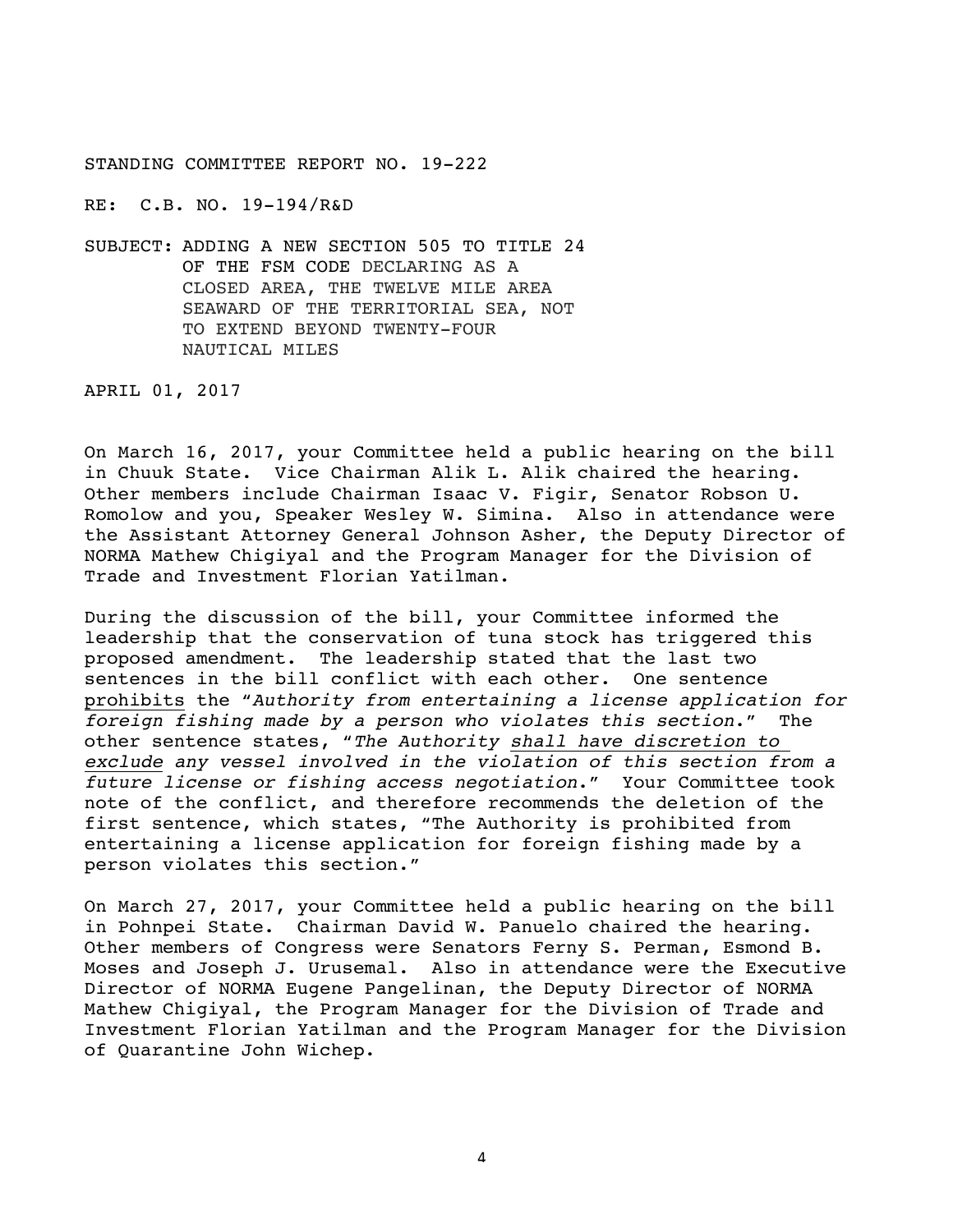RE: C.B. NO. 19-194/R&D

SUBJECT: ADDING A NEW SECTION 505 TO TITLE 24 OF THE FSM CODE DECLARING AS A CLOSED AREA, THE TWELVE MILE AREA SEAWARD OF THE TERRITORIAL SEA, NOT TO EXTEND BEYOND TWENTY-FOUR NAUTICAL MILES

APRIL 01, 2017

During the discussion of the bill, your Committee informed the leadership that if this bill becomes law, the Authority (NORMA) will not grant fishing license to any commercial fishing companies to fish in this closed area. The Governor of Pohnpei State, the Honorable Marcelo Peterson inquired what does the word "fishing" in the title of the bill mean. Your Committee informed the leadership that "fishing" means "commercial fishing" or "industrial fishing". The leadership also inquired whether NORMA has the authority to issue fishing license to fishing companies to fish in the territorial sea, which belongs to the state. The leadership was informed that since the territorial sea, which is the twelve miles belongs to the state, NORMA cannot issue fishing licenses to fishing companies to fish in the states' territorial sea, unless the states so authorized the Authority to issue such licenses.

Another issue raised was the assessment on the revenues derived from fishing access fees. The Executive Director of NORMA explained that there may be a decrease in revenue. But, the leadership should understand that the reduction will be the fishing space, maybe a two percent decrease. For Purse Seine fishing, the activities occurred in the South. The biggest impact will be on the long line fishing and not the Purse Seine fishing. The leadership will support the bill if it is not restricting the local individuals to go out and fish. Another concern raised with the leadership is the fees from fishing violations, who usually controls the fees. Your Committee informed the leadership that the National Government fees are deposited with the National Government Treasury. However, there is a provision in title 24, some of the fees from these fishing violations is distributed to the affected state.

The Pohnpei Women Advisory Council fully supports the bill because of the protection and conservation of our fish stock for the future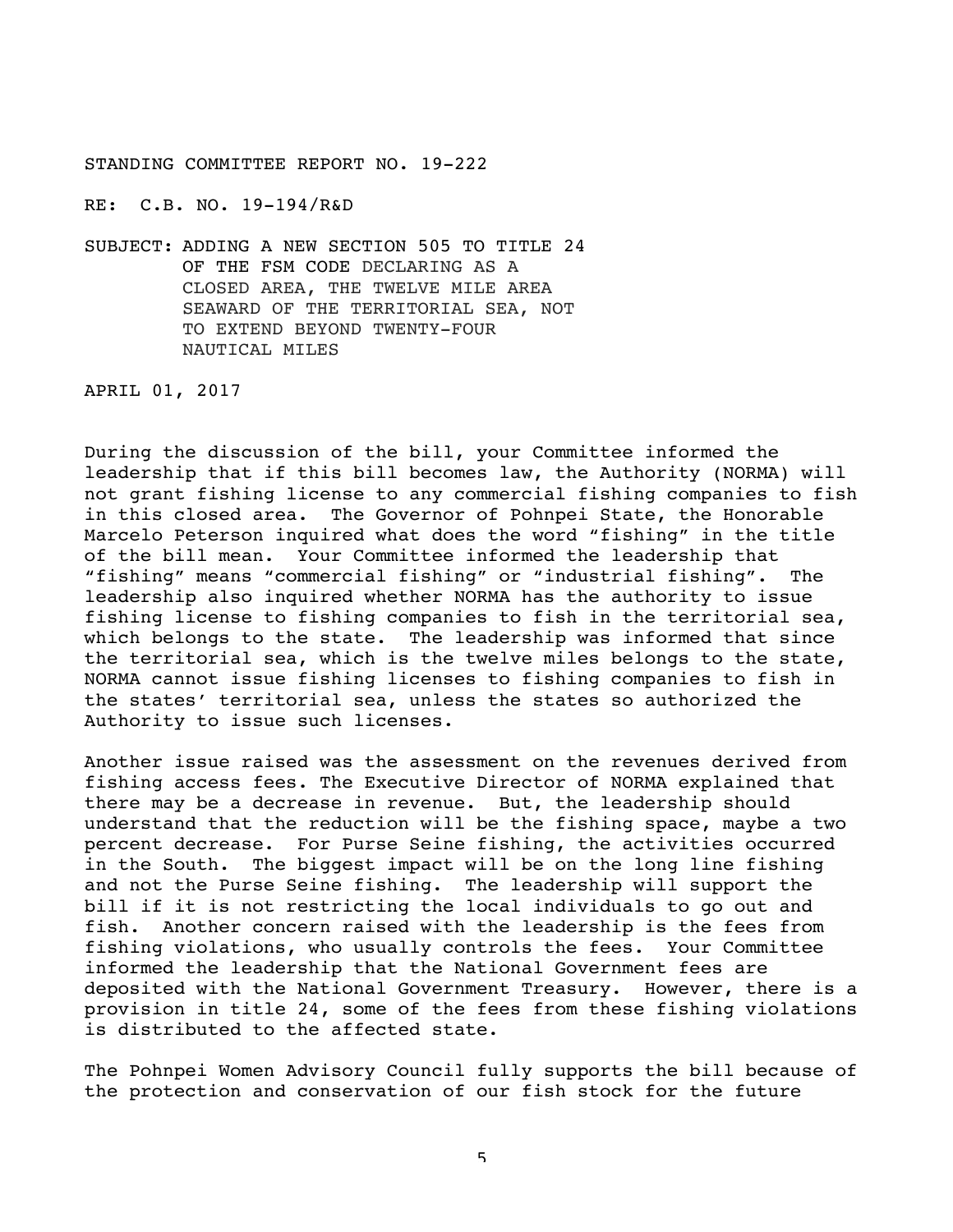RE: C.B. NO. 19-194/R&D

SUBJECT: ADDING A NEW SECTION 505 TO TITLE 24 OF THE FSM CODE DECLARING AS A CLOSED AREA, THE TWELVE MILE AREA SEAWARD OF THE TERRITORIAL SEA, NOT TO EXTEND BEYOND TWENTY-FOUR NAUTICAL MILES

APRIL 01, 2017

generation. This prohibition is to those that export their catch and not to those that are consuming their catch, like the locals.

Your Committee would like to offer the following amendments as follows:

- 1. Title, line 5, delete "fishing", and insert "commercial fishing" in lieu thereof.
- 2. Page 1, lines 13, 14, 15 and 16, delete "The Authority is prohibited from entertaining a license application for foreign fishing made by a person who violates this section".
- 3. Page 2, line 1, after "negotiation", insert "The Authority may exercise discretionary exemption from this prohibition to locally owned fishing company."

## **Recommendations of your committee**

Your Committee on Resources and Development is in accord with the intent and purpose of C.B. No. 19-194 and recommends its passage on First Reading and that it be placed on the Calendar for Second and Final Reading in the form attached hereto as C.B. No. 19-194,C.D.1.